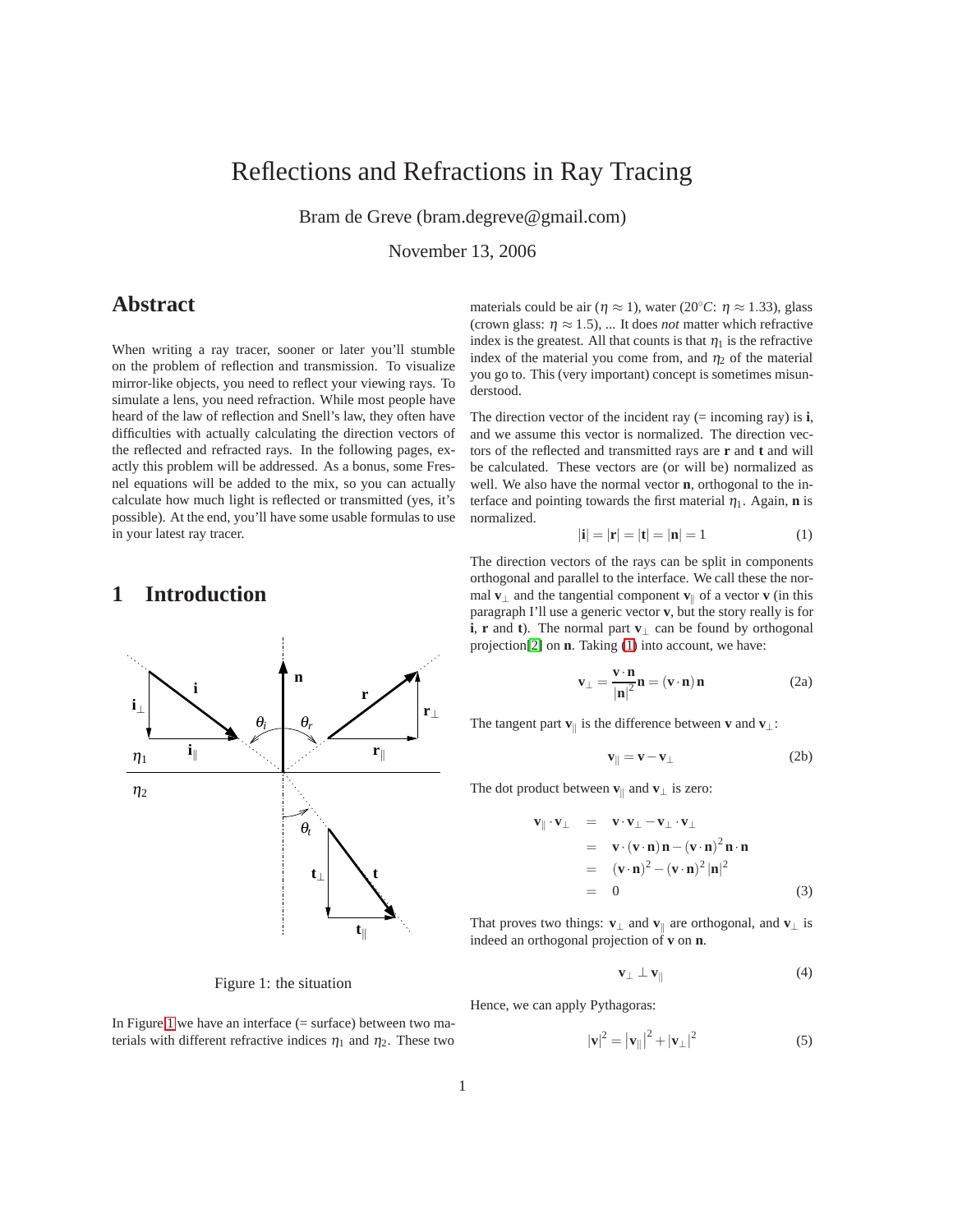<span id="page-1-2"></span>Furthemore, all normal parts are parallel to each other and **n**. The tangent parts are parallel as well.

$$
\mathbf{i}_{\perp} \parallel \mathbf{r}_{\perp} \parallel \mathbf{t}_{\perp} \parallel \mathbf{n} \tag{6a}
$$

$$
\mathbf{i}_{\parallel} \parallel \mathbf{r}_{\parallel} \parallel \mathbf{t}_{\parallel} \tag{6b}
$$

The angles of incidence, reflection and refraction are <sup>θ</sup>*i*, <sup>θ</sup>*<sup>r</sup>* and  $\theta_t$ . They are the smallest positive angles between the respective rays and the normal vector **n**. Basic trigonometry and equations [\(1\)](#page-0-1) and [\(4\)](#page-0-2) tell us the following properties apply for any of this angles <sup>θ</sup>*v*:

$$
\cos \theta_{v} = \frac{|\mathbf{v}_{\perp}|}{|\mathbf{v}|} = |\mathbf{v}_{\perp}| \tag{7a}
$$

$$
\sin \theta_{\nu} = \frac{|\mathbf{v}_{\parallel}|}{|\mathbf{v}|} = |\mathbf{v}_{\parallel}| \tag{7b}
$$

<span id="page-1-5"></span><span id="page-1-0"></span>In fact, [\(7a\)](#page-1-0) says nothing else than[∗](#page-1-1):

$$
\cos \theta_{v} = \pm \mathbf{v} \cdot \mathbf{n} \tag{8}
$$

Now we have all that settled, we can start with the *fun* stuff.

#### **2 Reflection**

We start with the easiest of both problems: the calculation of the reflected ray. In case of specular reflection, this is very easy: the law of reflection says that the angle of incidence <sup>θ</sup>*<sup>i</sup>* is equal to the angle of reflection  $\theta_r$  [\[1\]](#page-4-1).

$$
\theta_r = \theta_i \tag{9}
$$

<span id="page-1-4"></span>Using equations [\(7a\)](#page-1-0) and [\(7b\)](#page-1-0), this law tells us:

$$
|\mathbf{r}_{\perp}| = \cos \theta_r = \cos \theta_i = |\mathbf{i}_{\perp}| \tag{10a}
$$

$$
|\mathbf{r}_{\parallel}| = \sin \theta_r = \sin \theta_i = |\mathbf{i}_{\parallel}| \tag{10b}
$$

Because of [\(6a\)](#page-1-2) and [\(6b\)](#page-1-2) and Figure [1,](#page-0-0) we can figure out that both parts are:

$$
\mathbf{r}_{\perp} = -\mathbf{i}_{\perp} \tag{11a}
$$

$$
\mathbf{r}_{\parallel} = \mathbf{i}_{\parallel} \tag{11b}
$$

After summation, we get the desired direction:

$$
\mathbf{r} = \mathbf{r}_{\parallel} + \mathbf{r}_{\perp} = \mathbf{i}_{\parallel} - \mathbf{i}_{\perp} \tag{12}
$$

<span id="page-1-3"></span>By using equations [\(2a\)](#page-0-3) and [\(2b\)](#page-0-4), we can work this out to:

$$
\mathbf{r} = \mathbf{i}_{\parallel} - \mathbf{i}_{\perp} \n= [\mathbf{i} - (\mathbf{i} \cdot \mathbf{n}) \mathbf{n}] - (\mathbf{i} \cdot \mathbf{n}) \mathbf{n} \n= \mathbf{i} - 2(\mathbf{i} \cdot \mathbf{n}) \mathbf{n}
$$
\n(13)

That's it! But can we be sure **r** calculated in [\(13\)](#page-1-3) is normalized as requested? Yes, using  $(5)$ ,  $(10a)$ ,  $(10b)$  and  $(1)$  we have:

$$
|\mathbf{r}|^2 = |\mathbf{r}_{\parallel}|^2 + |\mathbf{r}_{\perp}|^2 = |\mathbf{i}_{\parallel}|^2 + |\mathbf{i}_{\perp}|^2 = |\mathbf{i}|^2 = 1
$$
 (14)

And that's very cool, since we can avoid a costly normalisation.

#### **3 Refraction**

The calculation of the refracted ray starts with Snell's law [\[1\]](#page-4-1) which tells that the products of the refractive indices and sines of the angles must be equal:

$$
\eta_1 \sin \theta_i = \eta_2 \sin \theta_t \tag{15}
$$

<span id="page-1-8"></span>You can write this as:

$$
\sin \theta_t = \frac{\eta_1}{\eta_2} \sin \theta_i \tag{16}
$$

With this equation, you can already see there's a bit of a problem when  $\sin \theta_1 > \frac{\eta_2}{\eta_1}$ . If that's the case,  $\sin \theta_2$  would have to be greater than 1. BANG! That's not possible. What we've just found is *total internal reflection* or TIR [\[1\]](#page-4-1). What exactly TIR is will be addressed later. For now, we'll just add a condition to our law:

$$
\sin \theta_t = \frac{\eta_1}{\eta_2} \sin \theta_i \Leftrightarrow \sin \theta_i \le \frac{\eta_2}{\eta_1} \tag{17}
$$

<span id="page-1-6"></span>In the further part of this section, we'll assume this condition is fullfilled so we don't have to worry about it.

Fine, we know the theory now, we should try to find a formula for **t**. This first thing we'll do is to split it up in a tangent and normal part:

$$
\mathbf{t} = \mathbf{t}_{\parallel} + \mathbf{t}_{\perp} \tag{18}
$$

<span id="page-1-7"></span>Of both parts, we'll do **t**<sub>||</sub> first, because Snell's law tells us something about sines and the norms of the tangent parts happen to be equal to sines. Hence, because of [\(7b\)](#page-1-0) and [\(17\)](#page-1-6), we can write:

$$
\left|\mathbf{t}_{\parallel}\right| = \frac{\eta_1}{\eta_2} \left|\mathbf{i}_{\parallel}\right| \tag{19}
$$

Since  $\mathbf{t}_{\parallel}$  and  $\mathbf{i}_{\parallel}$  are parallel and point in the same direction, this becomes:

$$
\mathbf{t}_{\parallel} = \frac{\eta_1}{\eta_2} \mathbf{i}_{\parallel} = \frac{\eta_1}{\eta_2} \left[ \mathbf{i} + \cos \theta_i \mathbf{n} \right]
$$
 (20a)

Don't worry about the  $\cos \theta_i$ , later on it will make things easier if we just leave it there. If you need it, you can easily calculate it with [\(8\)](#page-1-5), it equals **i**·**n**.

Great, so we have one part already (it's not that bad, is it? ;-). Now the other. That's equally simple if you use Pythagoras [\(5\)](#page-0-5) and the knowledge that we're dealing with normalized vectors  $(1)$ :

$$
\mathbf{t}_{\perp} = -\sqrt{1 - |\mathbf{t}_{\parallel}|^2} \mathbf{n} \tag{20b}
$$

Once we have both parts, it's time to substitute them in [\(18\)](#page-1-7) to get **t**. If we do that and we regroup a little so we get only one term in **n**, we get (hold on!):

$$
\mathbf{t} = \frac{\eta_1}{\eta_2}\mathbf{i} + \left(\frac{\eta_1}{\eta_2}\cos\theta_i - \sqrt{1 - |\mathbf{t}_{\parallel}|^2}\right)\mathbf{n} \tag{21}
$$

<span id="page-1-1"></span><sup>∗</sup>The actual sign in [\(8\)](#page-1-5) depends on the relative orientation of **v** and **n**, because  $\theta$ <sup>*v*</sup> must be positive.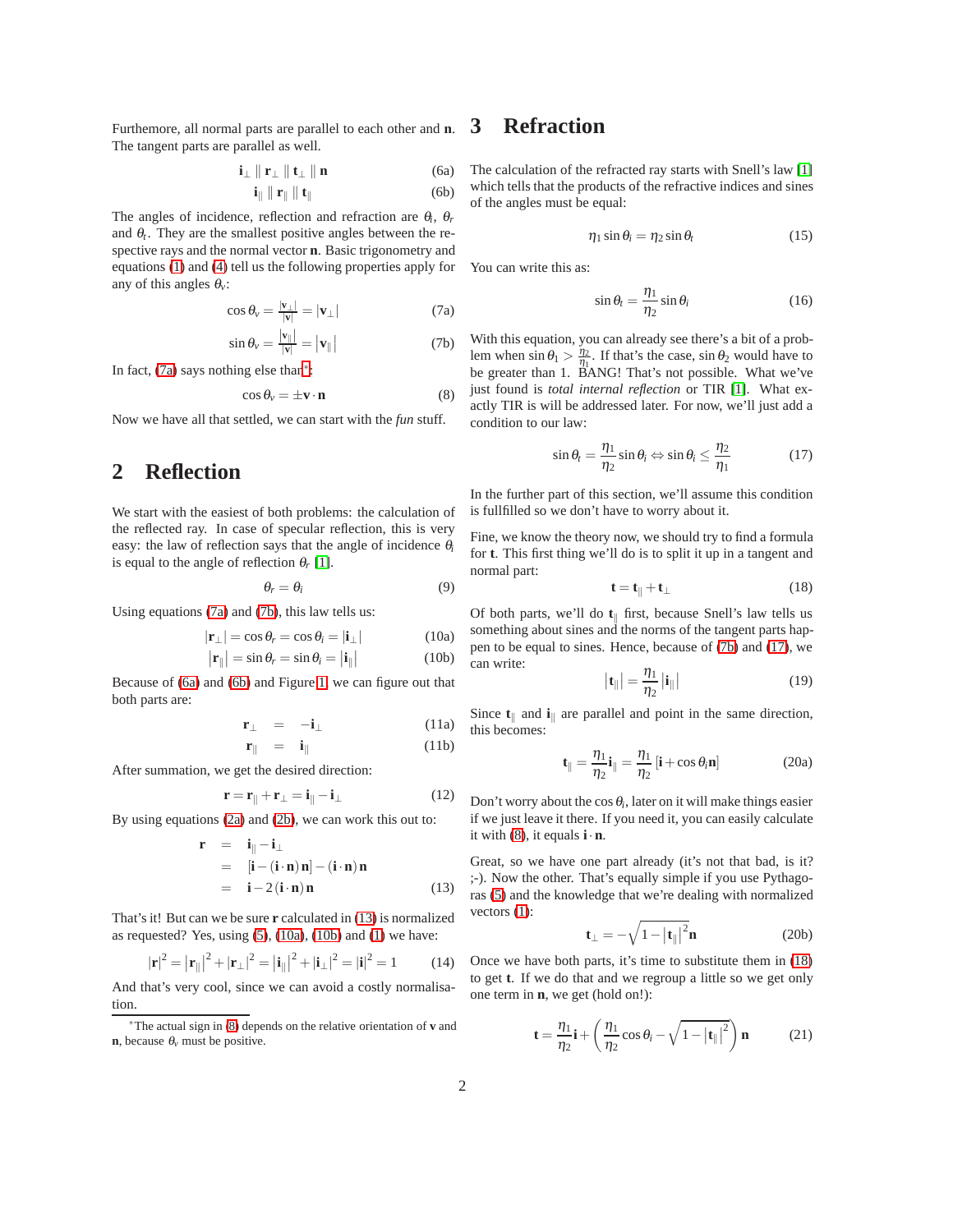It's a bit unfortunate we still need  $t_{\parallel}$  under the square root. Luckely, we don't really need the vector  $\mathbf{t}_{\parallel}$ , but its norm which equals  $\sin \theta_t$  [\(7b\)](#page-1-0). We get:

$$
\mathbf{t} = \frac{\eta_1}{\eta_2}\mathbf{i} + \left(\frac{\eta_1}{\eta_2}\cos\theta_i - \sqrt{1-\sin^2\theta_t}\right)\mathbf{n}
$$
 (22)

<span id="page-2-0"></span>Now we need  $\sin^2 \theta_t$  instead, but we know that's given by Snell's law [\(15\)](#page-1-8):

$$
\sin^2 \theta_t = \left(\frac{\eta_1}{\eta_2}\right)^2 \sin^2 \theta_i = \left(\frac{\eta_1}{\eta_2}\right)^2 \left(1 - \cos^2 \theta_i\right) \tag{23}
$$

<span id="page-2-2"></span>The last two equations are all we need to calculate the refracted direction vector.

#### **4 Critical angle**

If we take a closer look to equation [\(22\)](#page-2-0), you will notice it's only valid if the value under the square root isn't negative. At first glance, that seems to be a second condition next to the one in Snell's law [\(17\)](#page-1-6). Take a closer look however, and see this *new* condition means:

$$
\sin^2 \theta_t \le 1 \tag{24}
$$

That's exactly the same as the original condition. Isn't that beautiful? In two completely different situations, we have noticed restrictions on the equations. And yet, it turns out they're one and the same.

Anyway, if this condition is not fullfilled, we can't find a refracted direction vector. That means we can't do transmission: *if the condition isn't fullfilled, there's no transmission*. We have *total internal reflection* or TIR. The incoming angle at which this happens is called the *critical angle* <sup>θ</sup>*<sup>c</sup>* [\[1\]](#page-4-1). From [\(15\)](#page-1-8) follows this angle is given by:

$$
\theta_c = \arcsin \frac{\eta_2}{\eta_1} \Leftrightarrow \eta_1 > \eta_2 \tag{25}
$$

### **5 Total internal reflection and Fresnel equations**

Why exactly is this called *total internal reflection*, and why is it called a reflection while it's a restriction for refraction?

First of all you have to know something about the physics of light. Each *photon* (= a packet of light) that arrives at the interface in direction **i** has two options: it can either go through the interface by following direction **t** (transmission), or it can go back by following direction **r** (reflection). Of all photons arriving at the interface, one part is reflected and the other is transmitted. The former part is given by the *transmittance T*, the latter by the *reflectance R*:

$$
T + R = 1\tag{26}
$$

Of course, the amount of photons reflected or transmitted is not randomly choosen. It depends on the refractive indices  $\eta_1$ and  $\eta_2$ , but also on the angle  $\theta_i$  in which they arrive at this surface. How exactly is described by the Fresnel equations [\[1\]](#page-4-1). These give *the ratio of the reflected and transmitted electric field amplitude to initial electric field for electromagnetic radiation incident on a dielectric ...*

OK, now I've scared you. Well, let me say you this: light is an *electromagnetic wave* and it has such an *electric field* too. Thus, the Fresnel equations equations apply to light as well. However, they're not very well suited to our problem as they consider the polarisation of light (or electromagnetic waves in general[\)†](#page-2-1). You might have heard about polarized light before, in case of polaroid sun glasses for example. Here are the refectance equations for both polarisations [\[1\]](#page-4-1):

$$
R_{\perp}(\theta_i) = \left(\frac{\eta_1 \cos \theta_i - \eta_2 \cos \theta_t}{\eta_1 \cos \theta_i + \eta_2 \cos \theta_t}\right)^2 \qquad (27a)
$$

$$
R_{\parallel}(\theta_i) = \left(\frac{\eta_2 \cos \theta_i - \eta_1 \cos \theta_t}{\eta_2 \cos \theta_i + \eta_1 \cos \theta_t}\right)^2 \qquad (27b)
$$

In these equations,  $\cos \theta_t$  is used which is easily found using the result of equation [\(23\)](#page-2-2):

$$
\cos \theta_t = \sqrt{1 - \sin^2 \theta_t} \tag{28}
$$

While it might be interesting to respect the polarisation in a ray tracer to achieve some specific effects, most ray tracers – to our relief – don't. Instead, they conveniently assume all light is unpolarised. To do that, they simply take the *average* of both polarisations. We're going to make the same approximation. Subsequently, we have for the reflectance and transmittance:

$$
R(\theta_i) = \begin{cases} \frac{R_{\perp}(\theta_i) + R_{\parallel}(\theta_i)}{2} & \Leftrightarrow \neg \text{TIR} \\ 1 & \Leftrightarrow \text{TIR} \end{cases}
$$
 (29a)

$$
T(\theta_i) = 1 - R(\theta_i) \tag{29b}
$$

So, what does this buy us? I've made plots of  $R(\theta_i)$  and  $T(\theta_i)$ for both cases:  $\eta_1 < \eta_2$  in Figure [2](#page-3-0) and  $\eta_1 > \eta_2$  in Figure [3.](#page-3-1) On the *x* axis we have the angle of incidence  $\theta_i$  going from 0◦ to 90◦, or from perpendicular to grazing incidence. In both cases *R* increases with  $\theta_i$  (and accordingly, *T* decreases).

This agrees with what we experience in nature. Suppose we stand by a lake. If you look down, you'll be able to see

<span id="page-2-1"></span><sup>†</sup>When light hits an interface, it can to be decomposed in two parts: in one part the electric field is parallel to the interface, in the other it is orthogonal. They call this respectively the *transverse electric field* (TE) and *transverse magnetic field* (TM).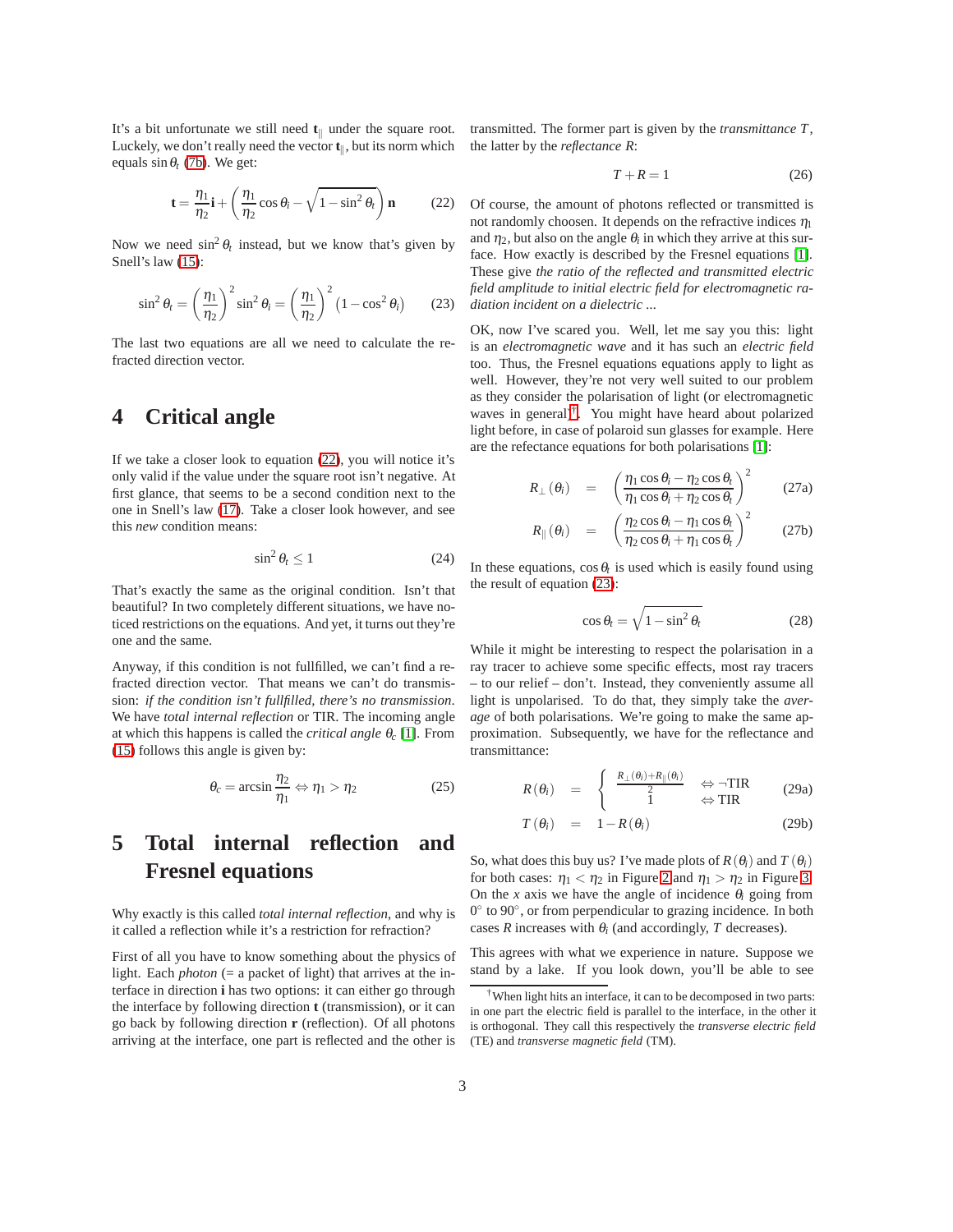

<span id="page-3-0"></span>Figure 2: to a denser material:  $\eta_1 < \eta_2$ 

through the water (perpendicular view, transmittance is high). But if you look into the distance, the water surface will reflect the sky (grazing view, reflectance is high). This is the situation of Figure [2,](#page-3-0) the reflectance gradually increases to 1 when we look more parallel to the surface.

Figure [3](#page-3-1) corresponds to looking from beneath the water surface (think swimmingpool :-). Again, if you look straight up, you're able to see through the surface. But this time, the reflectance increases much faster. It even hits the maximum of 100% before  $\theta_i$  reaches 90°. Not entirely by coincidence, the point at which this happens is exactly the critical angle <sup>θ</sup>*c*. The reflectance can no longer increase (it can't reflect more than 100%, can it?), and transmittance has dropped to zero. From that angle, there's no longer any transmission, only total reflection. And since the point of view is *inside* the denser material, we call it *total internal reflection*. Huray ...

#### **Schlick's approximation**

This article wouldn't be complete without mentioning well known Schlick's approximation of the Fresnel equation [\[3\]](#page-4-2). He proposes the following equation for reflectance:

$$
R_{Schlick} (\theta_i) = R_0 + (1 - R_0) (1 - \cos \theta_i)^5
$$
 (30)

with

$$
R_0 = \left(\frac{\eta_1 - \eta_2}{\eta_1 + \eta_2}\right)^2
$$
 (31)

However, this approximation fails to model the reflectance when  $\eta_1 > \eta_2$ . In fact, if you swap  $\eta_1$  and  $\eta_2$ , you get exactly the same result. This problem is easily fixed by using  $\cos \theta_t$  instead of  $\cos \theta_i$  when  $\eta_1 > \eta_2$ . Of course, in case of TIR, you must return 1[.‡](#page-3-2)

$$
R_{Schlick2}(\theta_i) =
$$
\n
$$
\begin{cases}\nR_0 + (1 - R_0) (1 - \cos \theta_i)^5 & \Leftrightarrow \eta_1 \leq \eta_2 \\
R_0 + (1 - R_0) (1 - \cos \theta_i)^5 & \Leftrightarrow \eta_1 > \eta_2 \wedge \neg \text{TIR} \\
1 & \Leftrightarrow \eta_1 > \eta_2 \wedge \text{TIR}\n\end{cases}
$$
\n(32)

The adapted Schlick approximation is about 30% faster than the unpolarized Fresnel equation *if* you avoid the costly pow function (if you don't it's twice as slow). I've added  $R_{Schlick2} (\theta_i)$  to Figure [2](#page-3-0) and [3](#page-3-1) to show how reasonable it works if  $\eta_1$  and  $\eta_2$  don't differ too much. In Figure [4](#page-4-3) you can see how the approximation fails if  $\eta_2$  increases. However, this situation is not often found in practice. It's up to you to decide which reflectance equation you use.

And here the story ends.



<span id="page-3-1"></span>Figure 3: from a denser material:  $\eta_1 > \eta_2$ 

<span id="page-3-2"></span><sup>‡</sup>If anyone knows if this extension is mentioned before and where I can find it, please let me know so I can add a reference to it.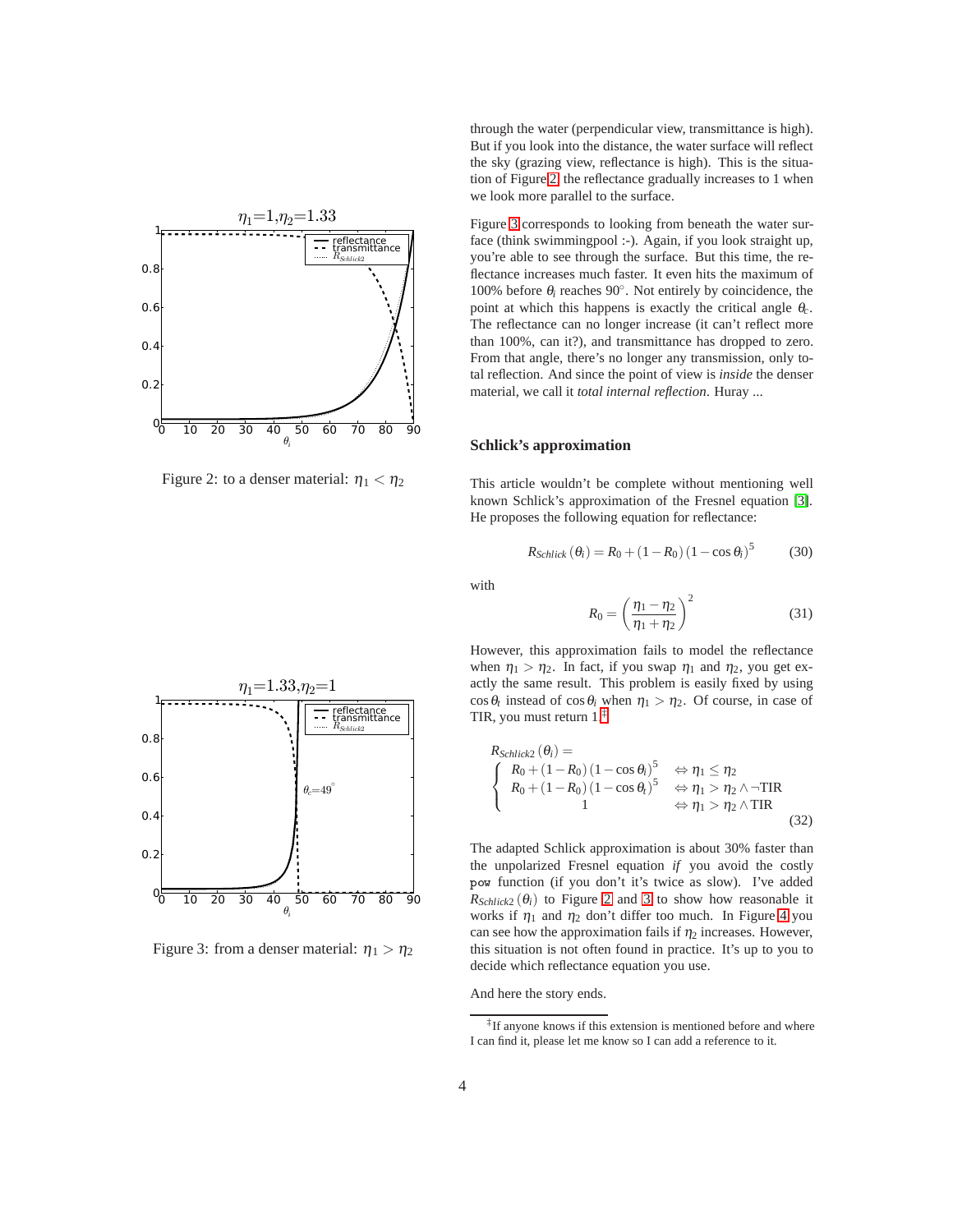

# <span id="page-4-3"></span>**6 Conclusion**

We have derived two equations to calculate the reflected and refracted direction vectors by using vector arithmetic only:

$$
\mathbf{r} = \mathbf{i} + 2\cos\theta_i \mathbf{n}
$$
  

$$
\mathbf{t} = \frac{\eta_1}{\eta_2} \mathbf{i} + \left(\frac{\eta_1}{\eta_2}\cos\theta_i - \sqrt{1-\sin^2\theta_t}\right) \mathbf{n}
$$

with

$$
\cos \theta_i = -\mathbf{i} \cdot \mathbf{n}
$$
  
\n
$$
\sin^2 \theta_t = \left(\frac{\eta_1}{\eta_2}\right)^2 \left(1 - \cos^2 \theta_i\right)
$$

In case  $\eta_1 > \eta_2$ , there's a limit on  $\theta_i$  above which there's no longer transmission. Above this this limit, **t** does not exist. This is called *total internal reflection*. This limit is called the *critical angle* <sup>θ</sup>*<sup>c</sup>* and is given by:

$$
\theta_c=\arcsin\frac{\eta_2}{\eta_1}\Leftrightarrow\eta_1>\eta_2
$$

We've shown a usable Fresnel equation to calculate the reflectance and transmittance depending on the <sup>θ</sup>*i*.

$$
R(\theta_i) = \frac{R_{\perp}(\theta_i) + R_{\parallel}(\theta_i)}{2}
$$
  

$$
T(\theta_i) = 1 - R(\theta_i)
$$

with

$$
R_{\perp}(\theta_i) = \left(\frac{\eta_1 \cos \theta_i - \eta_2 \cos \theta_t}{\eta_1 \cos \theta_i + \eta_2 \cos \theta_t}\right)^2
$$
  

$$
R_{\parallel}(\theta_i) = \left(\frac{\eta_2 \cos \theta_i - \eta_1 \cos \theta_t}{\eta_2 \cos \theta_i + \eta_1 \cos \theta_t}\right)^2
$$
  

$$
\cos \theta_t = \sqrt{1 - \sin^2 \theta_t}
$$

We've also provided an alternative equation for  $R(\theta_i)$  by extending Schlick's approximation:

(33)

$$
R_{Schlick2}(\theta_i) =
$$
\n
$$
\begin{cases}\nR_0 + (1 - R_0)(1 - \cos \theta_i)^5 & \Leftrightarrow \eta_1 \leq \eta_2 \\
R_0 + (1 - R_0)(1 - \cos \theta_i)^5 & \Leftrightarrow \eta_1 > \eta_2 \wedge \neg \text{TIR} \\
1 & \Leftrightarrow \eta_1 > \eta_2 \wedge \text{TIR}\n\end{cases}
$$

# <span id="page-4-1"></span>**References**

- [1] *Eric Weisstein's World of Physics*, scienceworld.wolfram.com
- <span id="page-4-0"></span>[2] DE GREVE B. (2000) *3D Geometry Primer – More on Vector Arithmetic*, www.flipcode.com/articles/gprimer1\_issue03.shtml
- <span id="page-4-2"></span>[3] SCHLICK C. (1994) *An Inexpensive BDRF Model for Physically based Rendering*, dept-info.labri.u-bordeaux.fr/%7eschlick/DOC/eur2.html